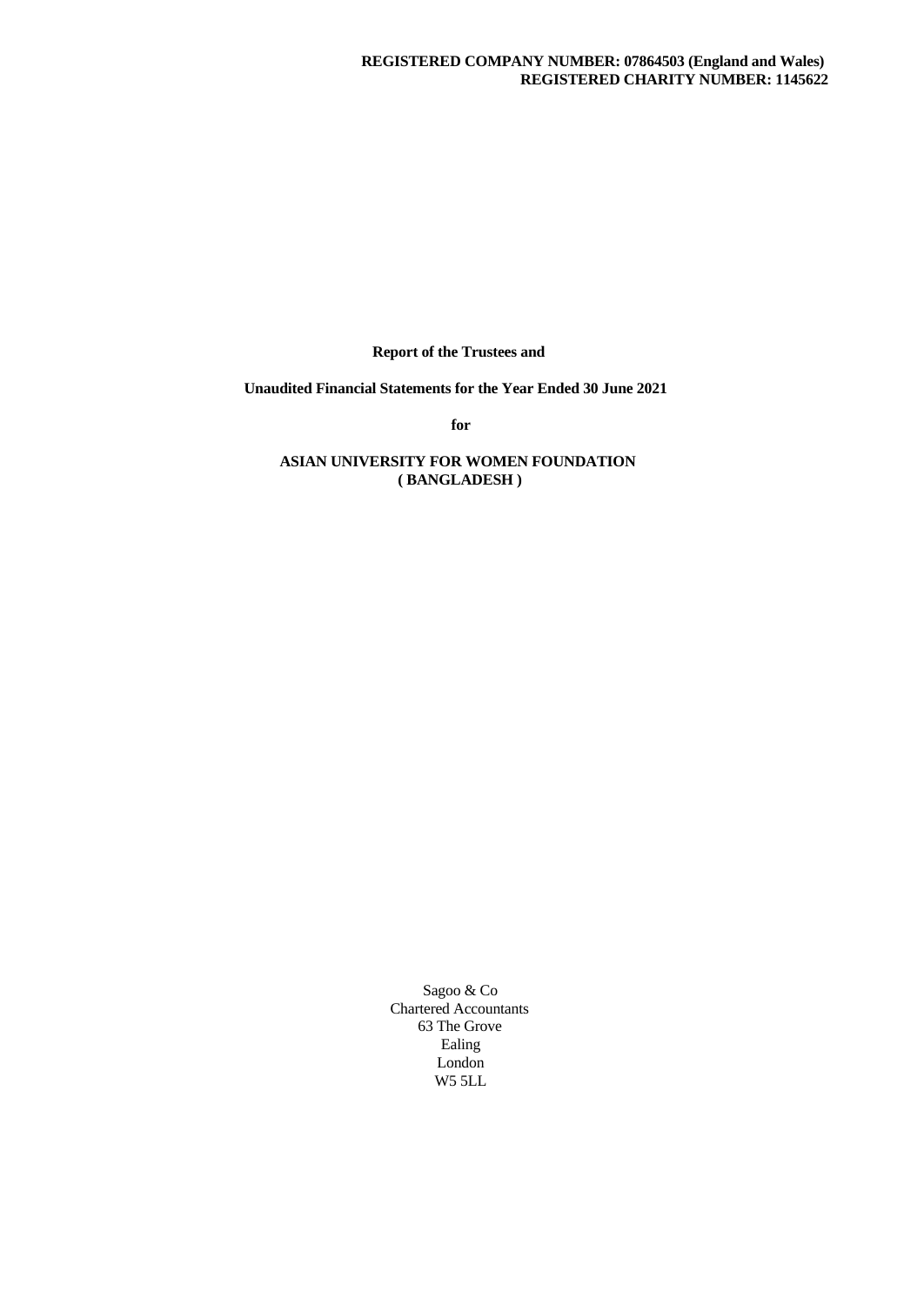## **Contents of the Financial Statements FOR THE YEAR ENDED 30 JUNE 2021**

|                                                   | Page           |  |
|---------------------------------------------------|----------------|--|
| <b>Report of the Trustees</b>                     | 1 to 2         |  |
| <b>Independent Examiner's Report</b>              | 3              |  |
| <b>Statement of Financial Activities</b>          | $\overline{4}$ |  |
| <b>Balance Sheet</b>                              | 5              |  |
| <b>Notes to the Financial Statements</b>          | $6$ to 9       |  |
| <b>Detailed Statement of Financial Activities</b> | 10             |  |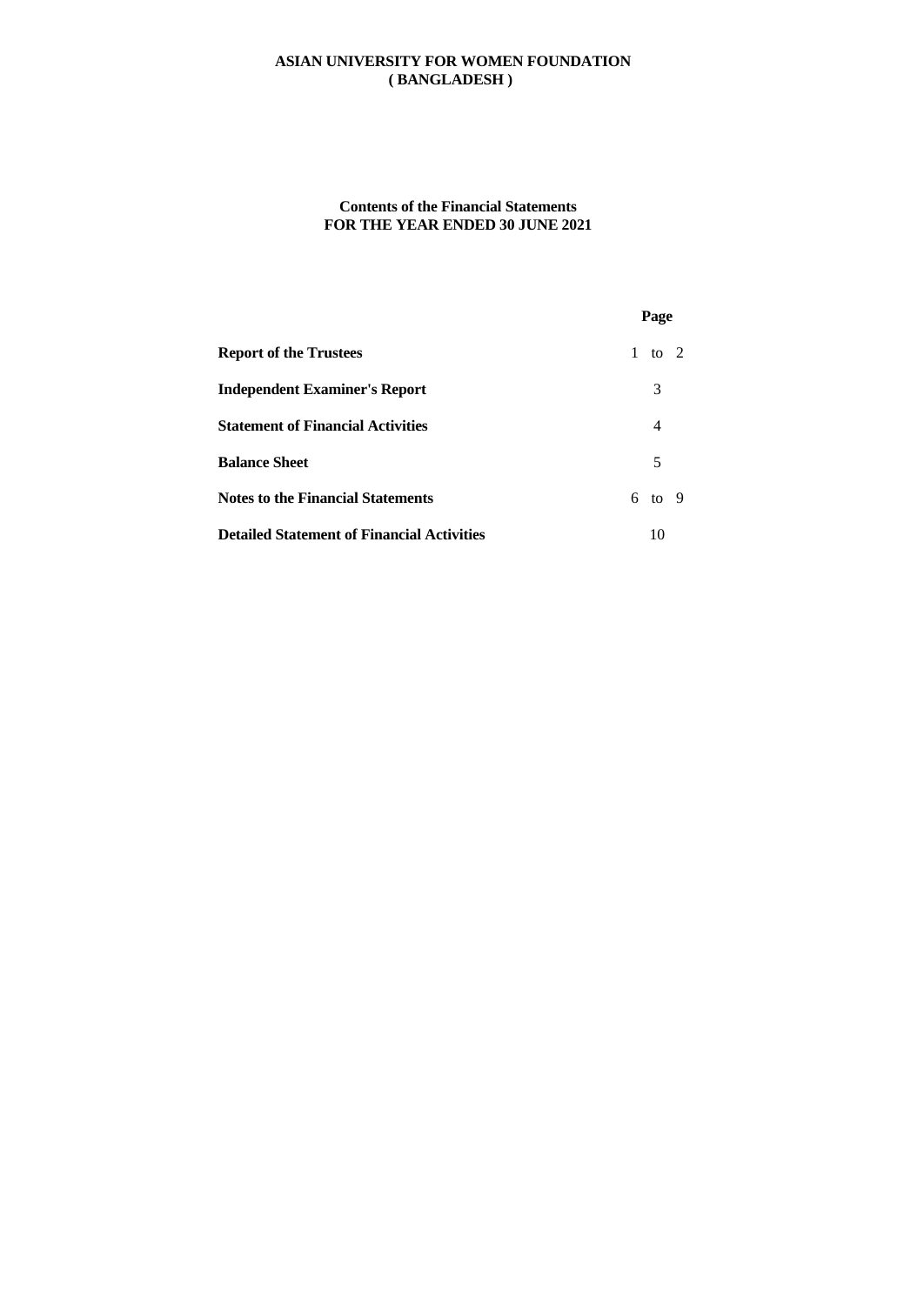## **Report of the Trustees FOR THE YEAR ENDED 30 JUNE 2021**

The trustees who are also directors of the charity for the purposes of the Companies Act 2006, present their report with the financial statements of the charity for the year ended 30 June 2021. The trustees have adopted the provisions of Accounting and Reporting by Charities: Statement of Recommended Practice applicable to charities preparing their accounts in accordance with the Financial Reporting Standard applicable in the UK and Republic of Ireland (FRS 102) (effective 1 January 2019).

# **ACHIEVEMENT AND PERFORMANCE**

#### **Charitable activities**

For the advancement of education in particular by providing grants to the Asian University For Women (situated in Bangladesh) and to other education institutions to assist in the advancement of education of the student attending the institution.

### **STRUCTURE, GOVERNANCE AND MANAGEMENT**

#### **Governing document**

The charity is controlled by its governing document, a deed of trust, and constitutes a limited company, limited by guarantee, as defined by the Companies Act 2006.

### **REFERENCE AND ADMINISTRATIVE DETAILS**

**Registered Company number** 07864503 (England and Wales)

**Registered Charity number** 1145622

### **Registered office**

C/O Oakwood Corporate Services 3rd Floor 1 Ashley Road Altrincham Cheshire WA14 2DT

### **Trustees**

Professor N Rao FAcSS VIce-Chancellor (resigned 26.1.22) S Barr Ms J C Moody-Stuart A Kokoruwe (appointed 26.1.22) S Z Ahsan (appointed 26.1.22)

**Company Secretary**

## **Independent Examiner**

Mr Sukhdev Sagoo FCA ICAEW Sagoo & Co Chartered Accountants 63 The Grove Ealing London W5 5LL

# **COMMENCEMENT OF ACTIVITIES**

The Foundation's efforts to raise funds for the Asian University for Women were negatively impacted by a number of factors including the Covid pandemic. During the year research was undertaken to underpin new efforts for fund raising going forward, and action has also been taken to increase the size of the team involved, resulting in the appointment of new Trustees.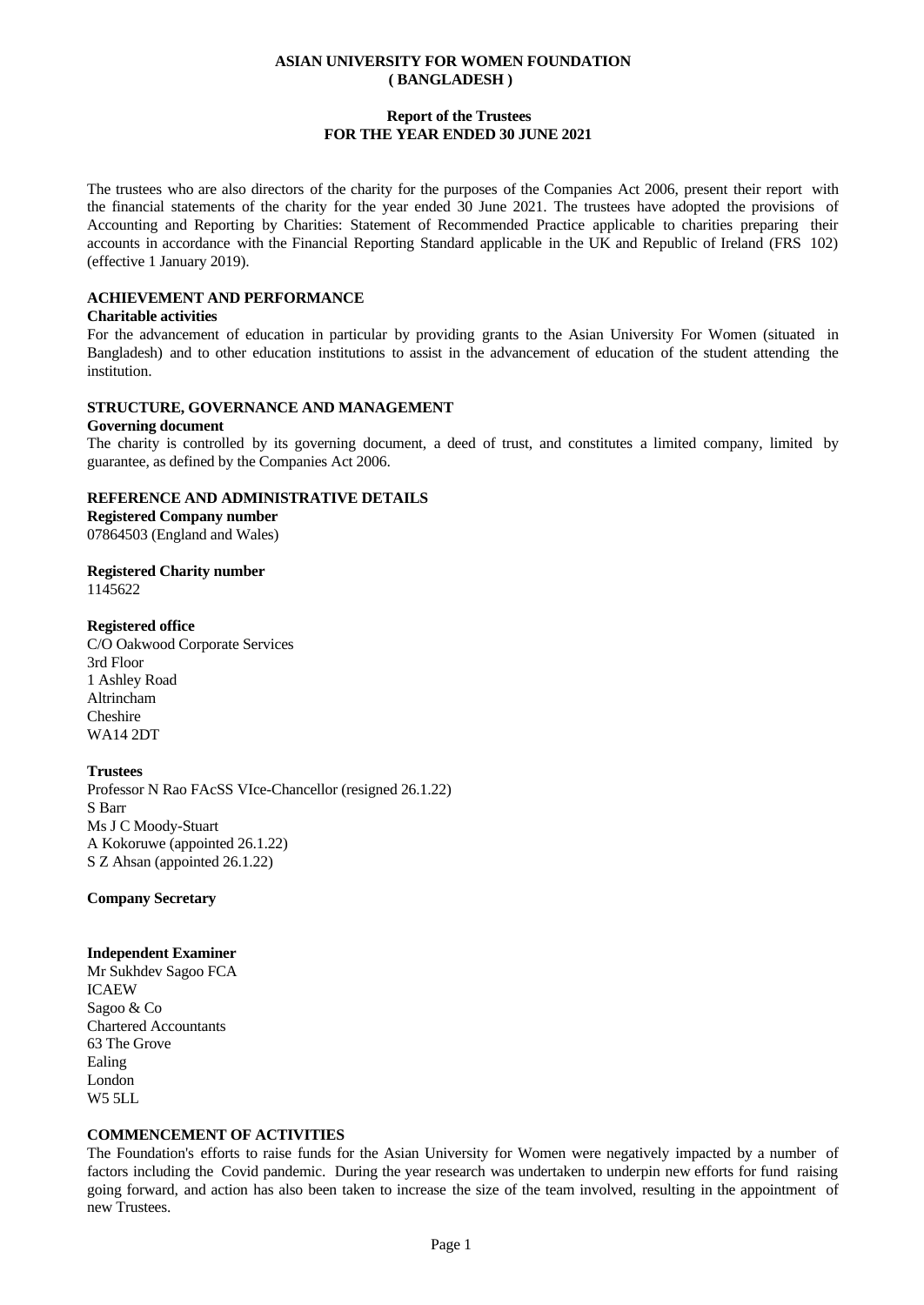### Report of the Trustees FOR THE YEAR ENDED 30 JUNE 2021

Approved by order of the board of trustees on 31 March 2022 and signed on its behalf by:

r Ad\--{k

S Barr - Trustee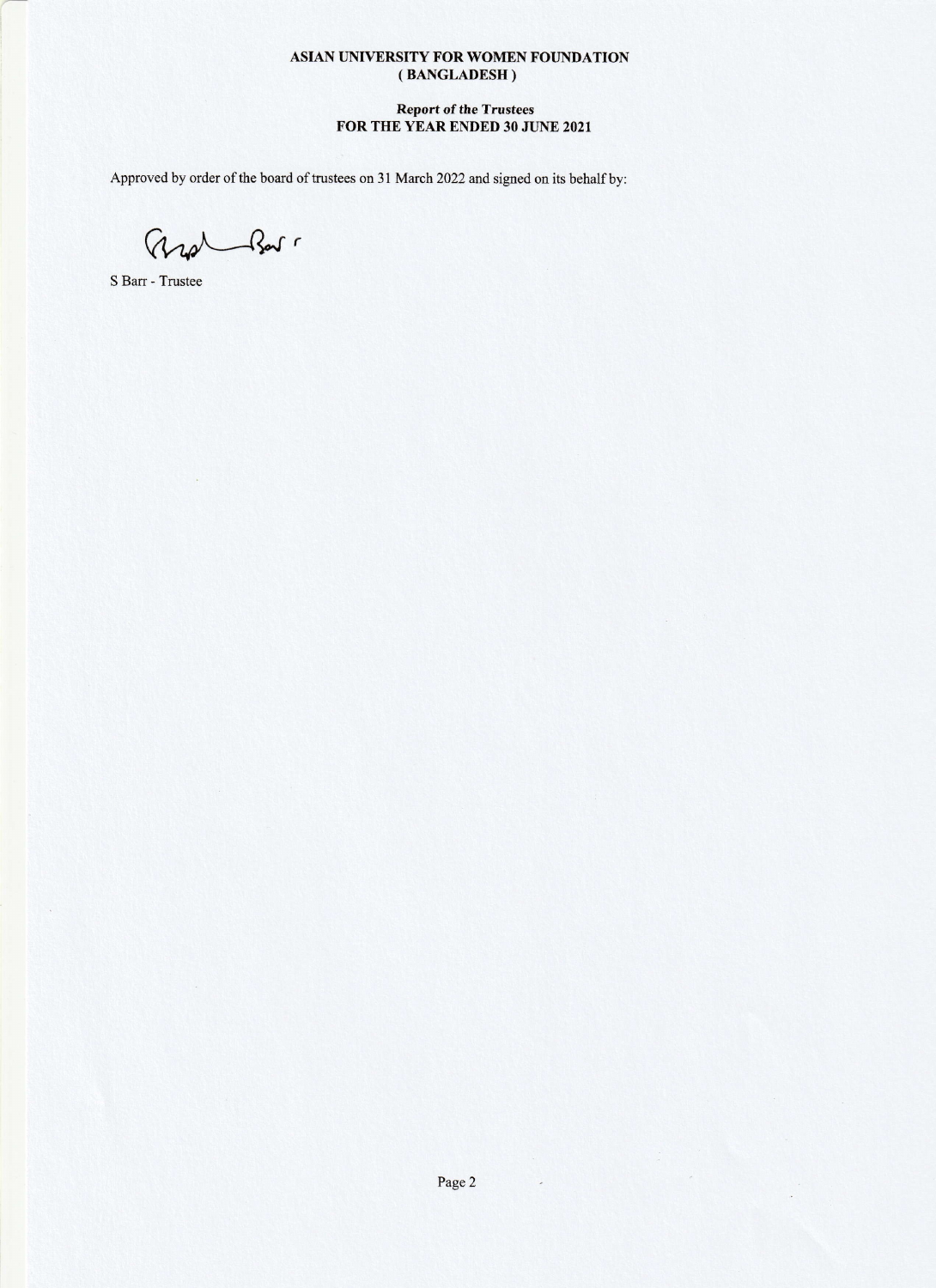#### **Independent Examiner's Report to the Trustees of Asian University For Women Foundation ( Bangladesh )**

#### **Independent examiner's report to the trustees of Asian University For Women Foundation ( Bangladesh ) ('the Company')**

I report to the charity trustees on my examination of the accounts of the Company for the year ended 30 June 2021.

## **Responsibilities and basis of report**

As the charity's trustees of the Company (and also its directors for the purposes of company law) you are responsible for the preparation of the accounts in accordance with the requirements of the Companies Act 2006 ('the 2006 Act').

Having satisfied myself that the accounts of the Company are not required to be audited under Part 16 of the 2006 Act and are eligible for independent examination, I report in respect of my examination of your charity's accounts as carried out under section 145 of the Charities Act 2011 ('the 2011 Act'). In carrying out my examination I have followed the Directions given by the Charity Commission under section 145(5) (b) of the 2011 Act.

### **Independent examiner's statement**

I have completed my examination. I confirm that no matters have come to my attention in connection with the examination giving me cause to believe:

- 1. accounting records were not kept in respect of the Company as required by section 386 of the 2006 Act; or
- 2. the accounts do not accord with those records; or
- 3. the accounts do not comply with the accounting requirements of section 396 ofthe 2006 Act other than any requirement that the accounts give a true and fair view which is not a matter considered as part of an independent examination; or
- 4. the accounts have not been prepared in accordance with the methods and principles of the Statement of Recommended Practice for accounting and reporting by charities (applicable to charities preparing their accounts in accordance with the Financial Reporting Standard applicable in the UK and Republic of Ireland (FRS 102)).

I have no concerns and have come across no other matters in connection with the examination to which attention should be drawn in this report in order to enable a proper understanding of the accounts to be reached.

Mr Sukhdev Sagoo FCA ICAEW Sagoo & Co Chartered Accountants 63 The Grove Ealing London W5 5LL

31 March 2022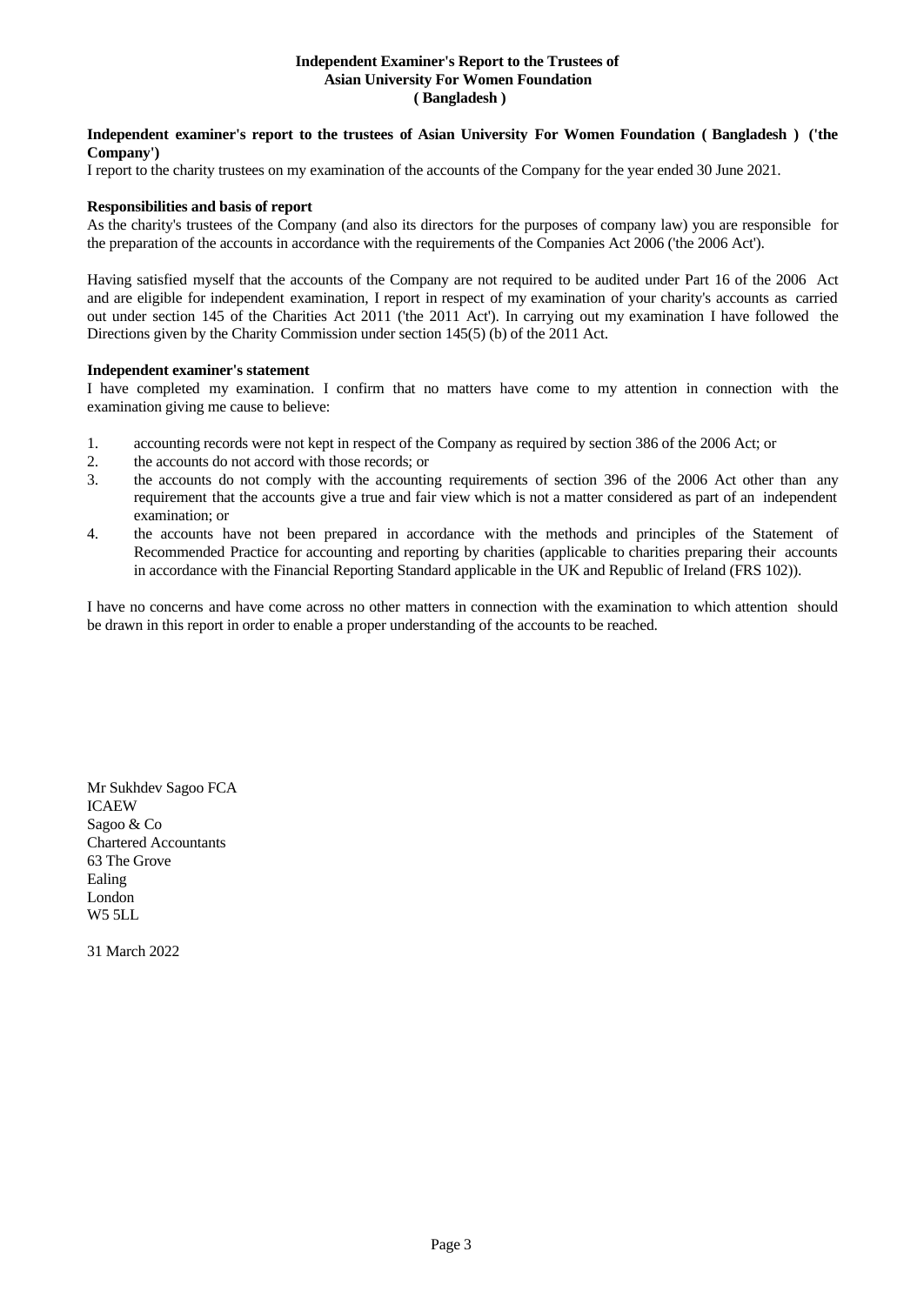## **Statement of Financial Activities FOR THE YEAR ENDED 30 JUNE 2021**

| 30.6.21<br>Unrestricted<br>fund | 30.6.20<br>Total<br>funds<br>$\pounds$ |
|---------------------------------|----------------------------------------|
| 516                             | 35,474                                 |
| 60                              |                                        |
| 576                             | 35,474                                 |
|                                 |                                        |
| 5,046                           | 600                                    |
| (4,470)                         | 34,874                                 |
|                                 |                                        |
| 44,621                          | 9,747                                  |
| 40,151                          | 44,621                                 |
|                                 | $\pounds$                              |

The notes form part of these financial statements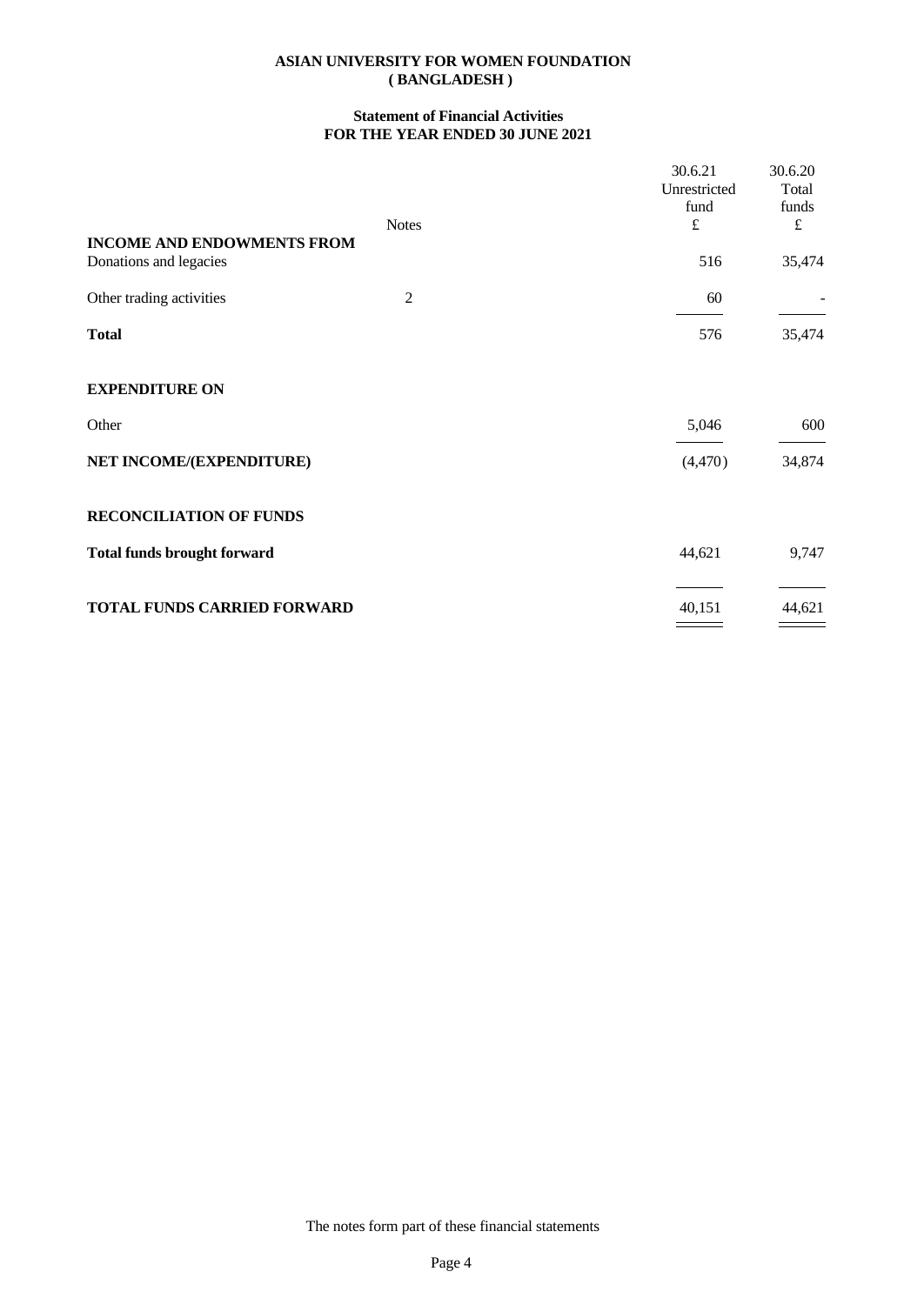#### Balance Sheet 30 JUNE 2021

|                                                              | 30.6.21<br>Unrestricted<br>fund | 30.6.20<br>Total<br>funds |
|--------------------------------------------------------------|---------------------------------|---------------------------|
| <b>Notes</b>                                                 | £                               | £                         |
| <b>CURRENT ASSETS</b><br>Cash at bank                        | 41,476                          | 45,521                    |
| <b>CREDITORS</b><br>Amounts falling due within one year<br>6 | (1,325)                         | (900)                     |
| <b>NET CURRENT ASSETS</b>                                    | 40,151                          | 44,621                    |
| TOTAL ASSETS LESS CURRENT<br><b>LIABILITIES</b>              | 40,151                          | 44,621                    |
| <b>NET ASSETS</b>                                            | 40,151                          | 44,621                    |
| 7<br><b>FUNDS</b><br>Unrestricted funds                      | 40,151                          | 44,621                    |
| <b>TOTAL FUNDS</b>                                           | 40,151                          | 44,621                    |

The charitable company is entitled to exemption from audit under Section 477 of the Companies Act 2006 for the year ended 30 June 2021.

The members have not required the company to obtain an audit of its financial statements for the year ended 30 June 2021 in accordance with Section 476 of the Companies Act 2006.

The trustees acknowledge their responsibilities for

- (a) ensuring that the charitable company keeps accounting records that comply with Sections 386 and 387 of the Companies Act 2006 and
- (b) preparing financial statements which give a true and fair view of the state of affairs of the charitabie company as at the end of each financial year and of its surplus or deficit for each financial year in accordance with the requirements of Sections 394 and 395 and which otherwise comply with the requirements of the Companies Act 2006 relating to financial statements, so far as applicable to the charitable company.

These financial statements have been prepared in accordance with the provisions applicable to charitable companies subject to the small companies regime.

The financial statements were approved by the Board of Trustees and authorised for issue on 31 March 2022 and wete signed on its behalf by:

 $\nu$  for

S Barr - Trustee

The notes form part of these financial statements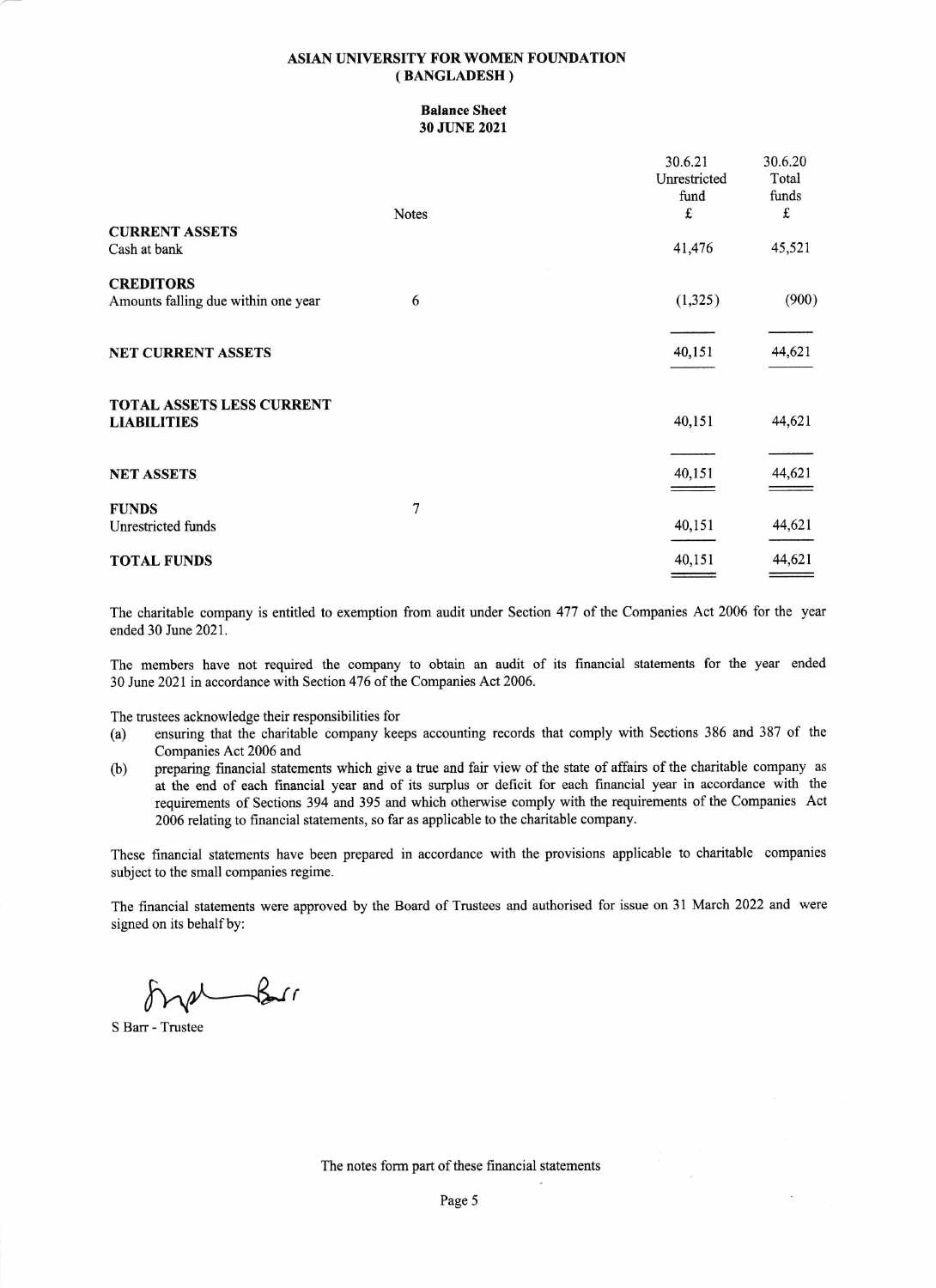#### **Notes to the Financial Statements FOR THE YEAR ENDED 30 JUNE 2021**

#### **1. ACCOUNTING POLICIES**

#### **Basis of preparing the financial statements**

The financial statements of the charitable company, which is a public benefit entity under FRS 102, have been prepared in accordance with the Charities SORP (FRS 102) 'Accounting and Reporting by Charities: Statement of Recommended Practice applicable to charities preparing their accounts in accordance with the Financial Reporting Standard applicable in the UK and Republic of Ireland (FRS 102) (effective 1 January 2019)', Financial Reporting Standard 102 'The Financial Reporting Standard applicable in the UK and Republic of Ireland' and the Companies Act 2006. The financial statements have been prepared under the historical cost convention.

#### **Income**

All income is recognised in the Statement of Financial Activities once the charity has entitlement to the funds, it is probable that the income will be received and the amount can be measured reliably.

#### **Expenditure**

Liabilities are recognised as expenditure as soon as there is a legal or constructive obligation committing the charity to that expenditure, it is probable that a transfer of economic benefits will be required in settlement and the amount of the obligation can be measured reliably. Expenditure is accounted for on an accruals basis and has been classified under headings that aggregate all cost related to the category. Where costs cannot be directly attributed to particular headings they have been allocated to activities on a basis consistent with the use of resources.

#### **Taxation**

The charity is exempt from corporation tax on its charitable activities.

#### **Fund accounting**

Unrestricted funds can be used in accordance with the charitable objectives at the discretion of the trustees.

Restricted funds can only be used for particular restricted purposes within the objects of the charity. Restrictions arise when specified by the donor or when funds are raised for particular restricted purposes.

Further explanation of the nature and purpose of each fund is included in the notes to the financial statements.

### **2. OTHER TRADING ACTIVITIES**

|        | 30.6.21 | 30.6.20                               |  |
|--------|---------|---------------------------------------|--|
|        | ىم      | $\sim$<br>÷<br>ىم                     |  |
| Sundry | 60      | $\sim$                                |  |
|        | ==      | $\qquad \qquad \qquad =\qquad \qquad$ |  |

# **3. TRUSTEES' REMUNERATION AND BENEFITS**

There were no trustees' remuneration or other benefits for the yearended 30 June 2021 nor for the year ended 30 June 2020.

#### **Trustees' expenses**

There were no trustees' expenses paid for the year ended 30 June 2021 nor for the year ended 30 June 2020.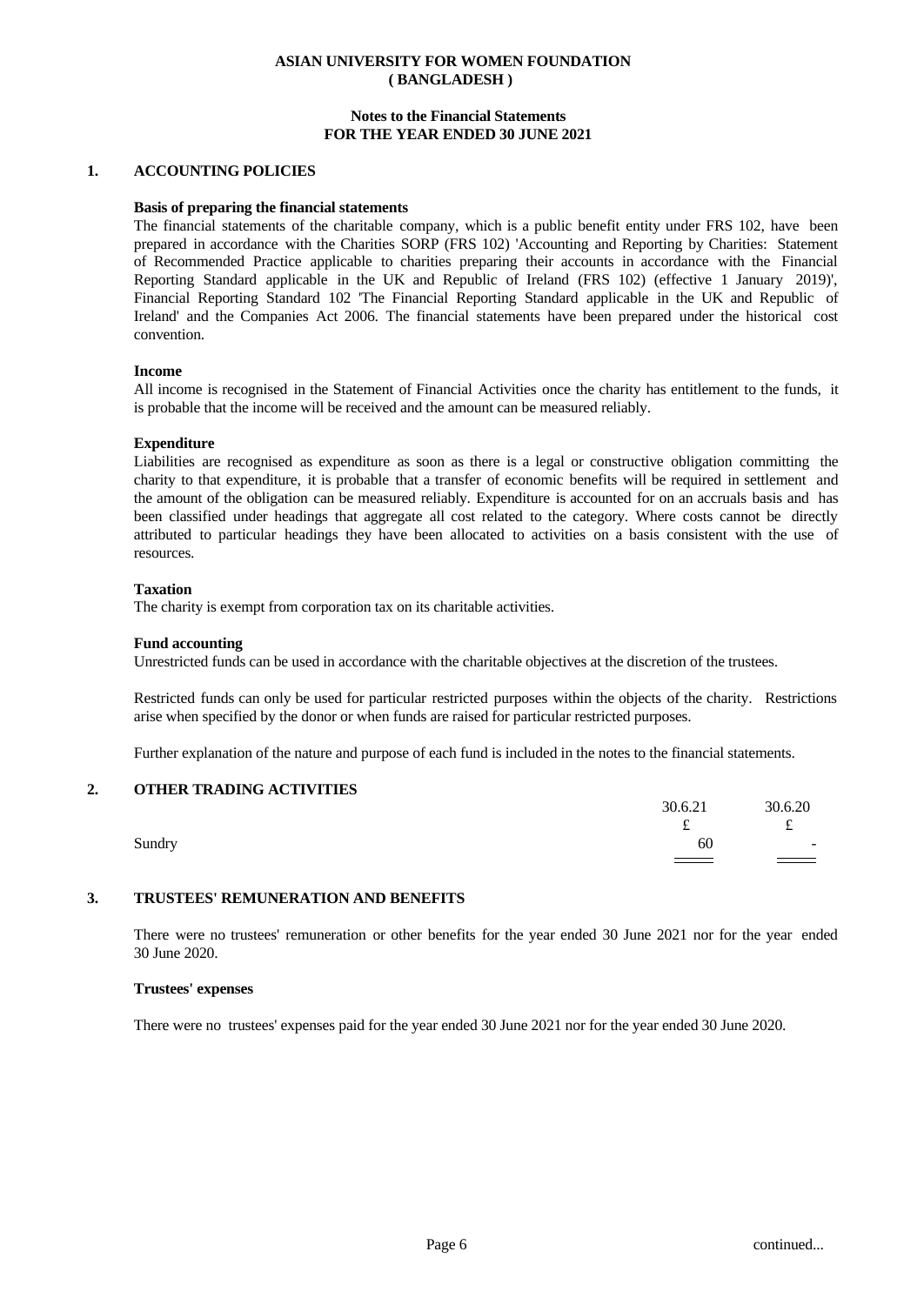## **Notes to the Financial Statements - continued FOR THE YEAR ENDED 30 JUNE 2021**

## **4. STAFF COSTS**

The average monthly number of employees during the year was as follows:

|    | Administration                                                |                        | 30.6.21<br>4                      | 30.6.20                    |
|----|---------------------------------------------------------------|------------------------|-----------------------------------|----------------------------|
|    |                                                               |                        |                                   |                            |
|    | No employees received emoluments in excess of £60,000.        |                        |                                   |                            |
| 5. | <b>COMPARATIVES FOR THE STATEMENT OF FINANCIAL ACTIVITIES</b> |                        |                                   | Unrestricted               |
|    |                                                               |                        |                                   | fund<br>$\pounds$          |
|    | <b>INCOME AND ENDOWMENTS FROM</b><br>Donations and legacies   |                        |                                   | 35,474                     |
|    | <b>EXPENDITURE ON</b>                                         |                        |                                   |                            |
|    | Other                                                         |                        |                                   | 600                        |
|    | <b>NET INCOME</b>                                             |                        |                                   | 34,874                     |
|    | <b>RECONCILIATION OF FUNDS</b>                                |                        |                                   |                            |
|    | <b>Total funds brought forward</b>                            |                        |                                   | 9,747                      |
|    |                                                               |                        |                                   |                            |
|    | TOTAL FUNDS CARRIED FORWARD                                   |                        |                                   | 44,621                     |
| 6. | <b>CREDITORS: AMOUNTS FALLING DUE WITHIN ONE YEAR</b>         |                        |                                   |                            |
|    |                                                               |                        | 30.6.21<br>$\pounds$              | 30.6.20<br>$\pounds$       |
|    | Accrued expenses                                              |                        | 1,325                             | 900                        |
| 7. | <b>MOVEMENT IN FUNDS</b>                                      |                        | Net                               |                            |
|    |                                                               | At 1.7.20<br>$\pounds$ | movement<br>in funds<br>$\pounds$ | At<br>30.6.21<br>$\pounds$ |
|    | <b>Unrestricted funds</b><br>General fund                     | 44,621                 | (4, 470)                          | 40,151                     |
|    | <b>TOTAL FUNDS</b>                                            | 44,621                 | (4,470)                           | 40,151                     |
|    |                                                               |                        |                                   |                            |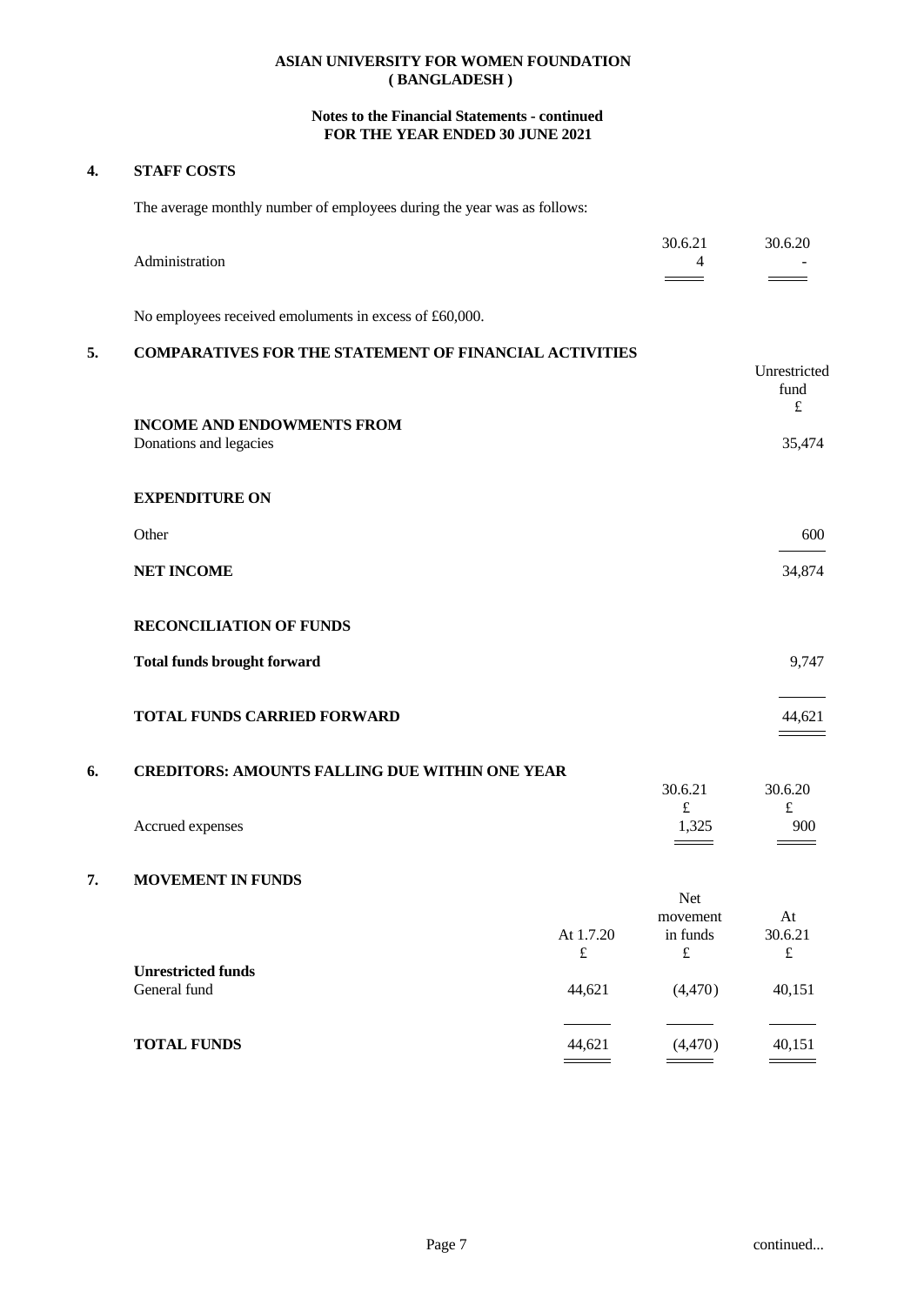### **Notes to the Financial Statements - continued FOR THE YEAR ENDED 30 JUNE 2021**

### **7. MOVEMENT IN FUNDS - continued**

Net movement in funds, included in the above are as follows:

|                                           | Incoming      | Resources     | Movement      |
|-------------------------------------------|---------------|---------------|---------------|
|                                           | resources     | expended      | in funds      |
|                                           | £             | £             | £             |
| <b>Unrestricted funds</b><br>General fund | 576           | (5,046)       | (4,470)       |
| <b>TOTAL FUNDS</b>                        | 576           | (5,046)       | (4,470)       |
|                                           | $\sim$ $\sim$ | $\sim$ $\sim$ | $\sim$ $\sim$ |

### **Comparatives for movement in funds**

|                                           |           | Net      |         |  |
|-------------------------------------------|-----------|----------|---------|--|
|                                           |           | movement | At      |  |
|                                           | At 1.7.19 | in funds | 30.6.20 |  |
|                                           | £         | £        | £       |  |
| <b>Unrestricted funds</b><br>General fund | 9,747     | 34,874   | 44,621  |  |
| <b>TOTAL FUNDS</b>                        | 9,747     | 34,874   | 44,621  |  |
|                                           |           |          |         |  |

Comparative net movement in funds, included in the above are as follows:

|                                           | Incoming<br>resources<br>£ | Resources<br>expended<br>£ | Movement<br>in funds<br>£ |  |
|-------------------------------------------|----------------------------|----------------------------|---------------------------|--|
| <b>Unrestricted funds</b><br>General fund | 35,474                     | (600)                      | 34,874                    |  |
| <b>TOTAL FUNDS</b>                        | 35,474                     | (600)                      | 34,874                    |  |

A current year 12 months and prior year 12 months combined position is as follows:

|                                           |           | <b>Net</b> |         |  |
|-------------------------------------------|-----------|------------|---------|--|
|                                           |           | movement   | At      |  |
|                                           | At 1.7.19 | in funds   | 30.6.21 |  |
|                                           | £         | £          | £       |  |
| <b>Unrestricted funds</b><br>General fund | 9,747     | 30,404     | 40,151  |  |
|                                           |           |            |         |  |
| <b>TOTAL FUNDS</b>                        | 9,747     | 30,404     | 40,151  |  |
|                                           |           |            |         |  |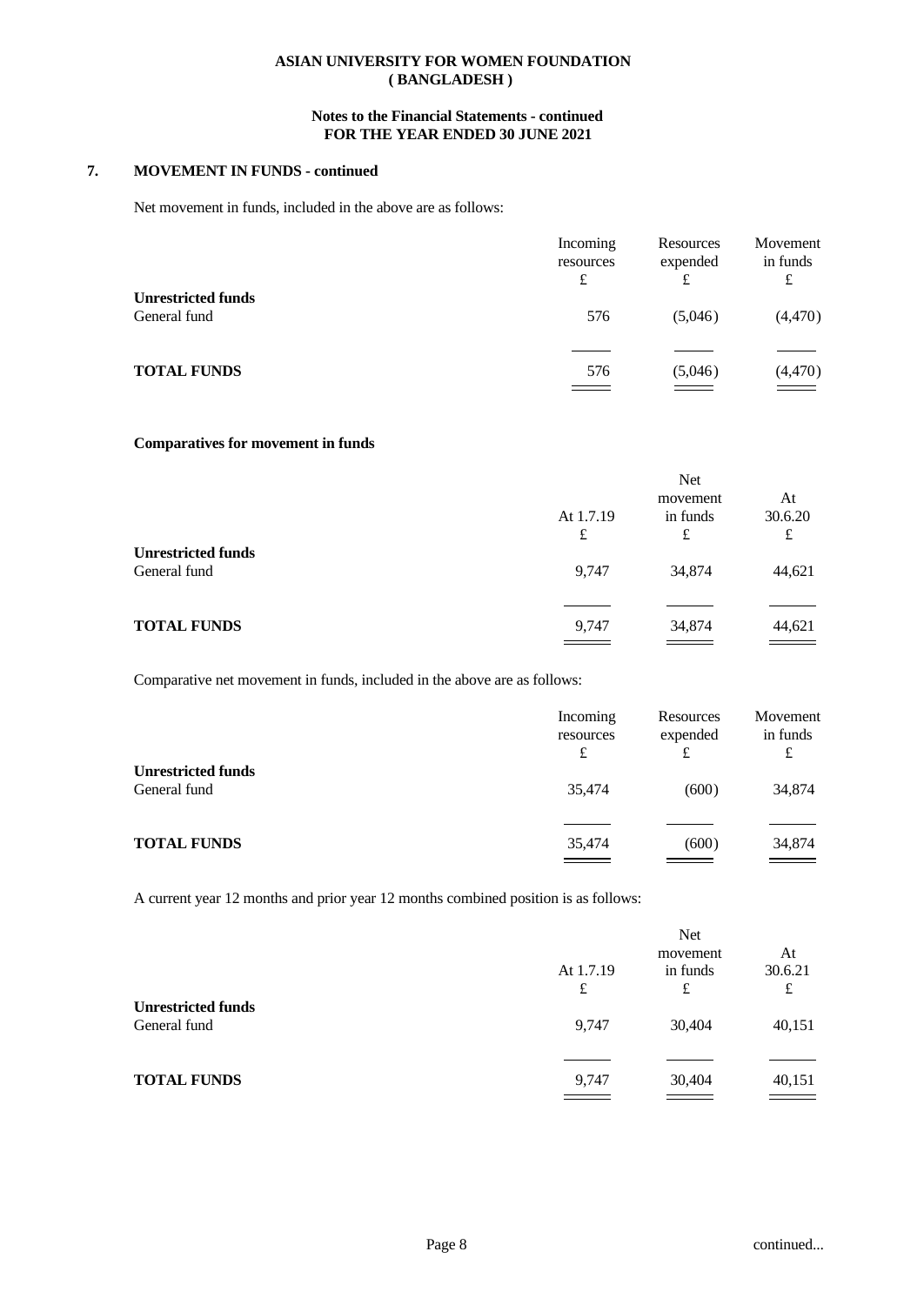## **Notes to the Financial Statements - continued FOR THE YEAR ENDED 30 JUNE 2021**

# **7. MOVEMENT IN FUNDS - continued**

A current year 12 months and prior year 12 months combined net movement in funds, included in the above are as follows:

|                                           | Incoming<br>resources<br>£ | Resources<br>expended<br>£ | Movement<br>in funds<br>£ |  |
|-------------------------------------------|----------------------------|----------------------------|---------------------------|--|
| <b>Unrestricted funds</b><br>General fund | 36,050                     | (5,646)                    | 30,404                    |  |
| <b>TOTAL FUNDS</b>                        | 36,050                     | (5,646)                    | 30,404                    |  |
|                                           |                            |                            |                           |  |

## **8. RELATED PARTY DISCLOSURES**

There were no related party transactions for the year ended 30 June 2021.